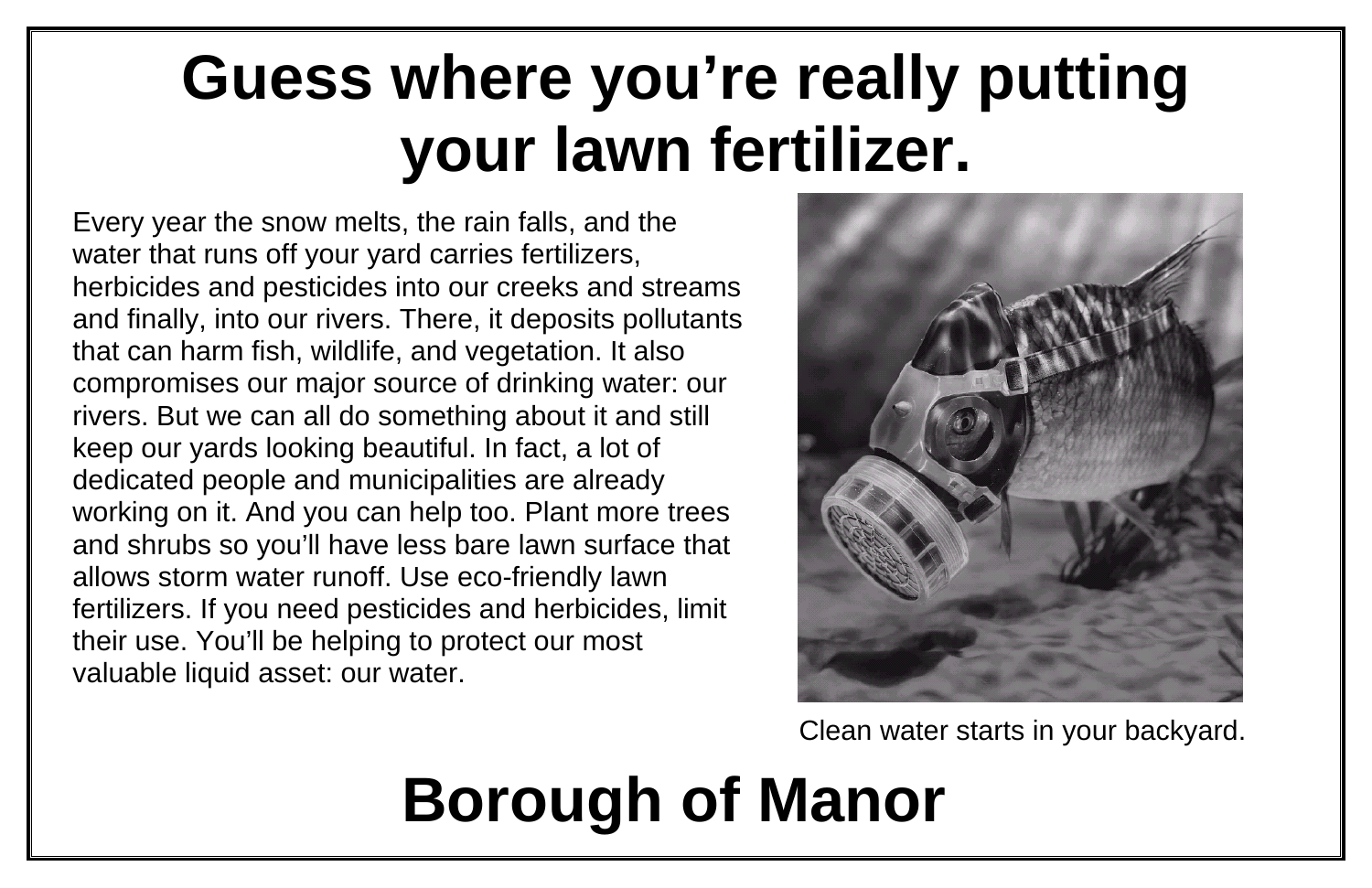### **What goes into our rivers impacts what goes into your glass.**

# **Borough of Manor**

### Clean water starts in your backyard.

Ever wonder where the water in your glass comes from? For most of us, it comes from our rivers. But when rain falls and snow melts, the resulting storm water can run down hills, flow through creeks and streets, and overwhelm our aging sewer systems. Everything this water touches—from the chemicals in our yards, to the motor oils in our streets, and even raw sewage—is washed into our major source of drinking water: our rivers. But there is a solution. A lot of dedicated people and municipalities are working on it. And you can help too. Use environmentally friendly lawn and garden products. Never pour oil or paint in a storm drain. Check with your local community about disposing of or recycling paint, oil and other chemicals. Because when it comes to clean water, we all drink from the same faucet.